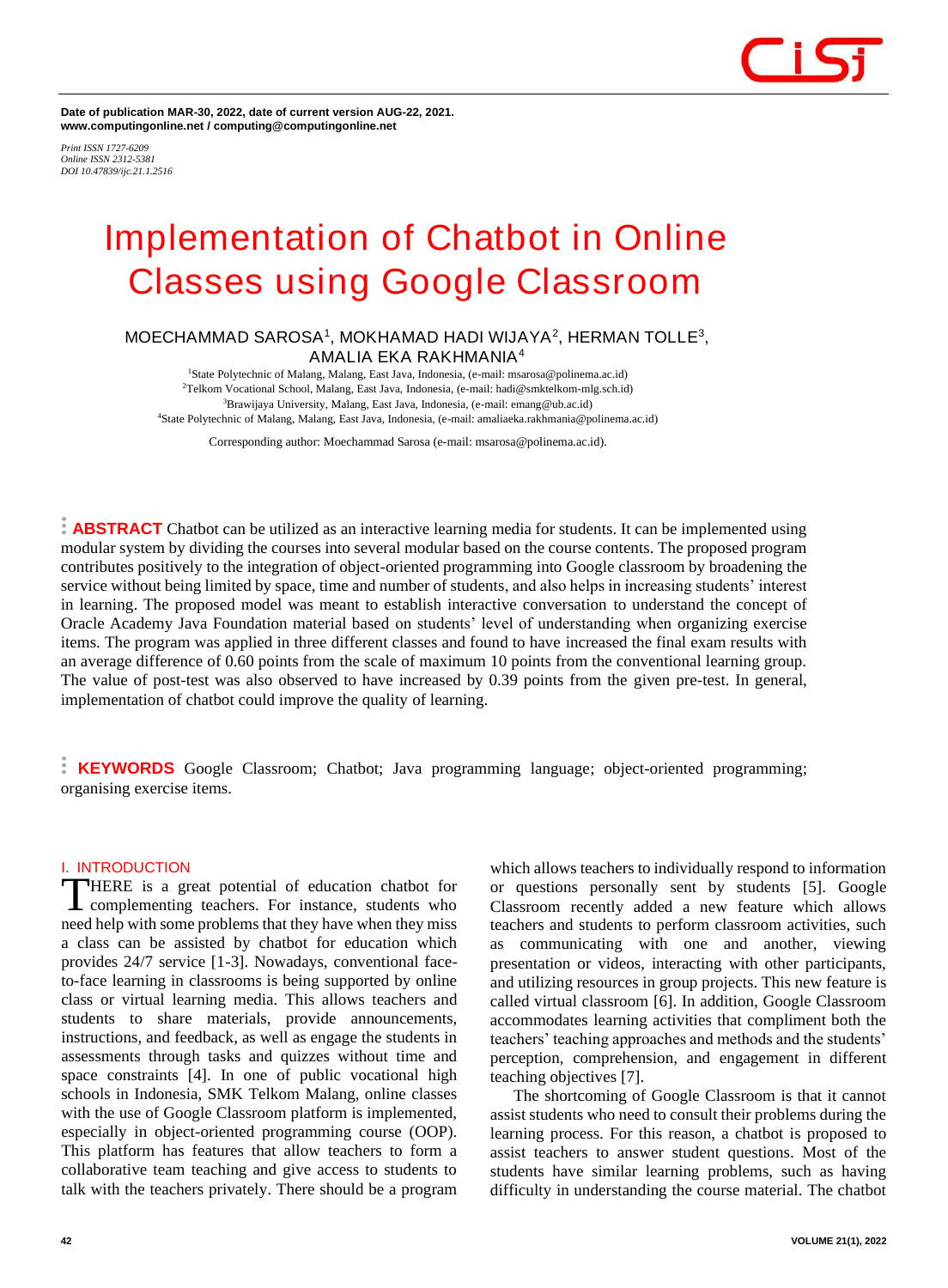

is supported with information database that can be accessed to answer students' questions. This method is implemented so that students can ask their questions any time.

Cloud-based chat platforms like Facebook Messenger have been rapidly developed with the help of bots or chatbots equipped with artificial intelligence (AI) and expert system models that process natural language or natural language processing (NLP) [8-10]. Chatbot can be integrated with interactive course material and quiz as a learning media for students [11, 12]. This can be achieved by using modular system by dividing the courses into several blocks based on its contents. The implementation of question answering system with NLP and reasoning is done by performing quizzes via chatbot [13-16]. In addition, the system is only answer- questions related to a particular field based on structured information sources, such as databases that are used to answer various types of questions by exploring unstructured text collections [17].

The rapid implementation of cloud-based framework platforms for chatbot is due to its simplicity, in which it does not require any code or combination with certain programming language. Chatfuel, a chatbot builder framework, has been used by several world-class companies because Chatfuel-built chatbot only takes a short time in answering queries from many users at once. There are various plugins for this program with JSON API being the most useful to get users' input for building database and data analysis. In addition, it has built-in capabilities, such as introducing a welcome note, asking for user profile details, and having useful menus that can help in user's navigation, such as broadcast features and analysis modules. By building chatbot via Chatfuel, administrator allows setting up custom AI algorithms on the IF-THEN logic block rule and integrating bots with a number of third-party services such as Google Custom Search API and Google Map API, or Yahoo Map API and Bing Search API [18, 19].

Organizing exercise items (OEI) algorithm is used to develop chatbot for presenting quiz in Java programming language. This algorithm has been previously applied in web-based learning evaluation application for calculus course in Digital Telecommunication Networking Study Program of State Polytechnic of Malang. The presentation of quizzes is divided into three block level; easy (Level 1), medium (Level 2) and difficult (Level 3). Each item of the quiz is chosen according to students' understanding level as observed from the pre-test score in each section [20].

## **II. LITERATURE REVIEW**

AI-based chatbot on Facebook Messenger uses several cloud platform service tools such as Microsoft Azure and BoT Framework with Chatfuel integration and Language Understanding Intelligent Service (LUIS). It is developed based on the combination of Chatfuel and MS LUIS Azure, merged by API.ai, a chatbot builder, to translate human language into appropriate keywords and verbs. The keywords are then sent to Microsoft Azure Cloud for finding the related answers. Next, Azure calls API to provide answers in the form of text or image. An example of bot implementation in business sector can be seen in PseudoBank, an online-based bank that uses free development tool. It offers several common bank information like types of available loans, saving options, new bank account set up, current currency rate, etc. On the other hand, it can also send broadcast messages to its users via the administrative web interface, Chatfuel [21].

Chatfuel is a component in creating chatbots that focuses on versatility and automation. Drag and drop interface is the common method to create a chatbot. Chatfuel bot creates a block of content that will appear in Messenger. Users can create chatbot block by block according to their needs. Chatfuel chatbot contains cards which have plugins that direct users to the next flow and export user data [22]. This way, users can create bots easier and faster. Additionally, users can access all advanced features in Chatfuel to create bots for up to 50 users free of charge and no credit card required. However, to access all advanced features and expand user allowance, the service charges \$15 per month [23]. Other than Chatfuel, KARAKURI is another chatbot building service equipped with AI. There are several services on KARAKURI, such as Chatbot and Smart FAQ managed with Chatbot.. KARAKURI uses a special deep learning algorithm developed by the Artificial Intelligence Research Team at the University of Tokyo. Furthermore, users can negotiate with KARAKURI to find the best calculation of cost to be incurred [24].

Developers, Facebook Messenger apps, and business sector are now collaborating to build new environments due to the invention of chatbot [22, 23]. The same program can be developed for several purposes, such as shopping, customer service, food orders, news updates, reservations, and more. However, most of the cloud platforms have different features and functions, meaning that there are several efficient and interactive chatbots that have been developed [24].

This paper implements chatbots to deepen students' understanding on certain subjects. The proposed tools should suit the needs of the students. A survey which considers the effective features of the previous software was conducted to identify learner's difficulties and the type of assistance needed when interacting with the OOP support tool [25]. It was found that certain features also serve as an e-assessment that let users know their level of capability. Beginners can monitor their progress and take proper action. Therefore, students will be encouraged to be more involved and motivated to learn at their own pace.

One of the many methods to evaluate test results is OEI method. In [20], the author proposed OEI method implemented in web-based mathematical exercises designed to facilitate students learn mathematics based on their competence levels, which are divided into three levels, Low (Level 1), Medium (Level 2), and High (Level 3). Figure 1 shows that the exercise items are designed in blocks starting from the easiest to the most difficult. When students answer incorrectly, the computer will report it as incorrect and give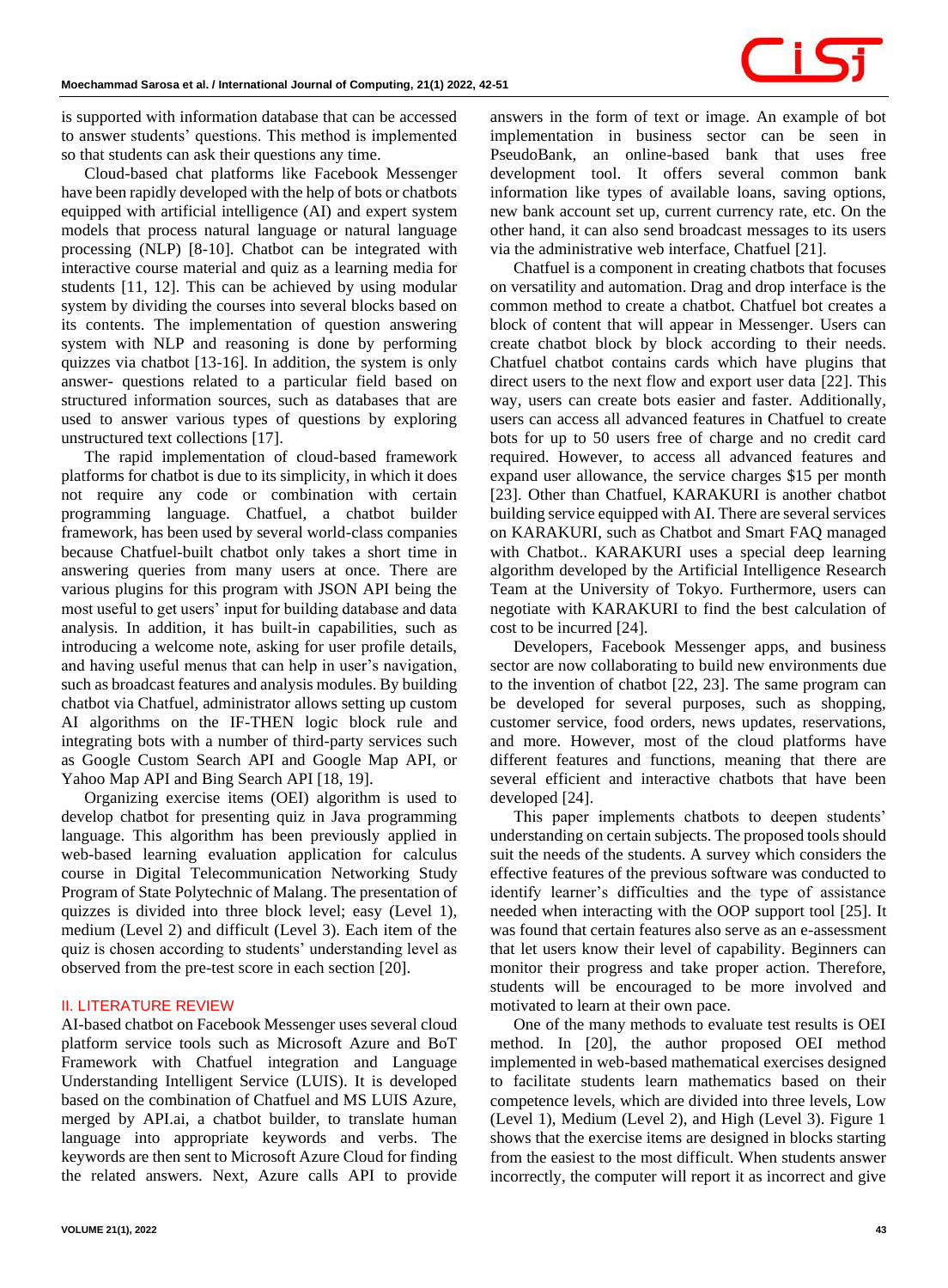the student another chance to submit the correct answer. Evaluations are mapped out to observe student activities by tracking their practice frequency and records including completed exercise items, timing of practice, and undisclosed scores.



Figure 1. Flow diagram of the purposed method [20].

The implementation of online learning media has been developed to support the conventional teaching method. One of the popular free platforms to accommodate online class is Google Classroom [6]. Its features, simplicity, and potential used as the platform for teaching have made teachers interested in using this platform instead of other platforms.

# **III. METHODS**

The chatbot is implemented to assist students learn Java programming language. Students can access the chatbot using their Facebook Messenger account. Figure 2 shows the process diagram of chatbot building for Facebook Messenger users.



Figure 2. Chatbot building process [25].

The chatbot on Facebook Messenger is integrated in Google Classroom on OOP subjects for second grade students of Software Engineering study program. Students can log in to the classroom with their personal school email account. On the chatbot builder, Chatfuel, the previous administrator has determined the response through the Forward Chaining technique using AI Rule Block method and OEI. AI Rule Block is applied according to NLP and expert system while OEI is used in determining the order of questions in the quiz. During the planning stage, materials and questions included in the knowledge base are identified. The appropriate method of question orders based on user's competence level are then chosen and sorted. In the analysis stage, all the needs associated with the building and development of the chatbot are fulfilled in order to be accepted by the users.

# *A. DESIGN*

The design stage formulates the content and display of the chatbot in the chatbot builder. The aim is to develop an interesting and exciting chatting interaction. To attract users, chat appearance is adjusted to vocational high school students' preferences. The design should be in accord with the initial planning. In addition, the integration of OEI method in chatbot builder features should be in accordance with the process and implementation of Chatfuel. The chatbot is then connected to Facebook Messenger and it is set to interact with students.

- 1. Pre-test: Eight questions are given during pre-test. The following blocks are created on pre-test group:
	- a. Eight pre-test questions.
	- b. Correct answer status
	- c. Wrong answer status
	- d. Score aggregator
	- e. Next level question controller
	- f. Score bank
	- g. Final position of questions
- 2. Quizzes: Quizzes were given three times; each consists of five questions in three different levels. The following blocks were required in quiz sections:
	- a. 5 questions in level 1
	- b. 5 questions in level 2
	- c. 5 questions in level 3
	- d. Correct answer status
	- e. Wrong answer status
	- f. Score aggregator level 1
	- g. Score aggregator level 2
	- h. Score aggregator level 3
	- i. Next question controller level 1
	- j. Next question controller level 2
	- k. Next question controller level 3
	- l. Score bank level 1
	- m. Score bank level 2
	- n. Score bank level 3
	- o. Final position of questions level 1
	- p. Final position of questions level 2
	- q. Final position of questions level 3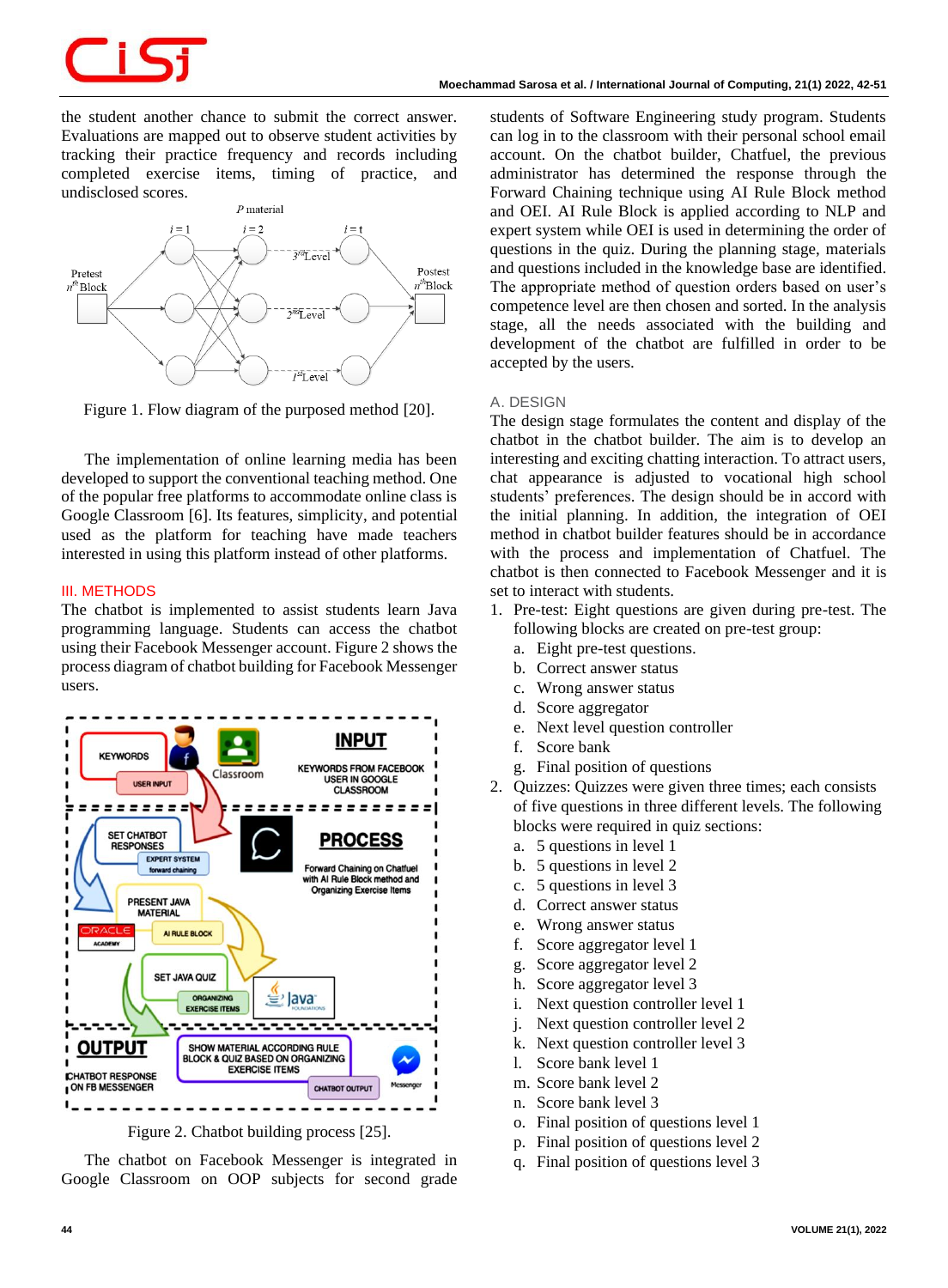# *B. TESTING*

The last step of chatbot development was done to evaluate the design result before the final version is implemented. Verification, validation, and software effectiveness using ISO/IEC 25010 standard was done to test the proposed chatbot program.

- 1. *Verification:* This test is intended to determine whether the program has correctly interpreted user input or not. Whitebox testing and blackbox testing are activities for verification that refer to a set of tasks to ensure that the software correctly implements the specified function.
- 2. *Validation:* This test is intended to evaluate the suitability of system functions, whether or not bot functions in this system can be fulfilled by providing input and analysing outputs or whether the responses given are as desired. In the validation test, the response results given by bots are compared with responses given by users based on statements or answers related to words or phrases given by users. Collecting questionnaire data from the users refers to a different set of tasks by ensuring the software can be tracked based on what the user expects.
- 3. *Standard ISO/IEC 25010 (software product quality):*  This is the latest ISO model based on international consensus. In this ISO software product quality model, there are eight categories of characteristics; functional suitability, performance efficiency, usability, compatibility, reliability, security, maintenance, and portability. Each characteristic consists of a set of related sub-characteristics.

# **IV. IMPLEMENTATION**

Chatbot implementation is done in three steps; problem analysis, system planning, and system design.

# *A. PROBLEM ANALYSIS*

Online classes supported by chatbot as a virtual media assistant in learning OOP concepts of Java programming language can help deepen the students' understanding on Java desktop application development. The supporting materials included in online classes were obtained from the Oracle Academy Java Foundation, such as Java Software Development, software development process, understanding of program code flow, and the concept of OOP [26].

OEI method has been previously used in learning mathematics through web application online class for first year students of Telecommunication Digital Network of State Polytechnic of Malang. The method can be applied and developed on the chatbot knowledge base block via Chatfuel with IF-THEN rule to determine which questions are displayed to students according to each student's comprehension score. Thus, students are given the questions based on their level of understanding. There are four main items in building a chatbot for quiz on Chatfuel, namely:

- a. Questions: problems to be solved by the students.
- b. Section: title of the material.
- c. Level: difficulty level of the problem.

d. Score: value obtained to determine the level of next questions.

## *B. SYSTEM PLANNING*

At this stage, chatbot specification planning stages are stated as follows:

- a. Knowledge base
	- 1. Sub-knowledge base on academic information
	- 2. Sub-knowledge base on basic material of Java programming and OOP concept and tutorial on providing PDF material on Java Software Development.
	- 3. Knowledge base serving as sources of information to be used as a response or output to users when the keyword is inputted. This is obtained from ilearning.oracle.com and included in the Chatfuel block according to the Java Foundation group section.
- b. Sub-system model; make use of the OEI method, namely: the name of the bot; group block; set up AI; exercise; section; levels; and score.
- c. Sub-system end user interface (UI) involves the visualization of chatbot in order to ensure ease in using the interface.

# *C. SYSTEM DESIGN*

# *C.1 UI CHATBOT*

The design of expressions in the form of images and text is formed through the card in the chatbot reply block when interacting with users, both during chat or in appreciation of quiz answers. The answer data are obtained from the user's attribute that stores the contents of the user and is used for the reply condition that will be given by the chatbot to the user.

In Figure 3, it appears that the input data from the user's answers will be checked if it is correct, then a Text/Image containing congratulatory sentences will be presented. If it is incorrect, then what is displayed is a reply in the form of appreciation and expression indicating errors.



Figure 3. Flowchart of bot expression (appreciation)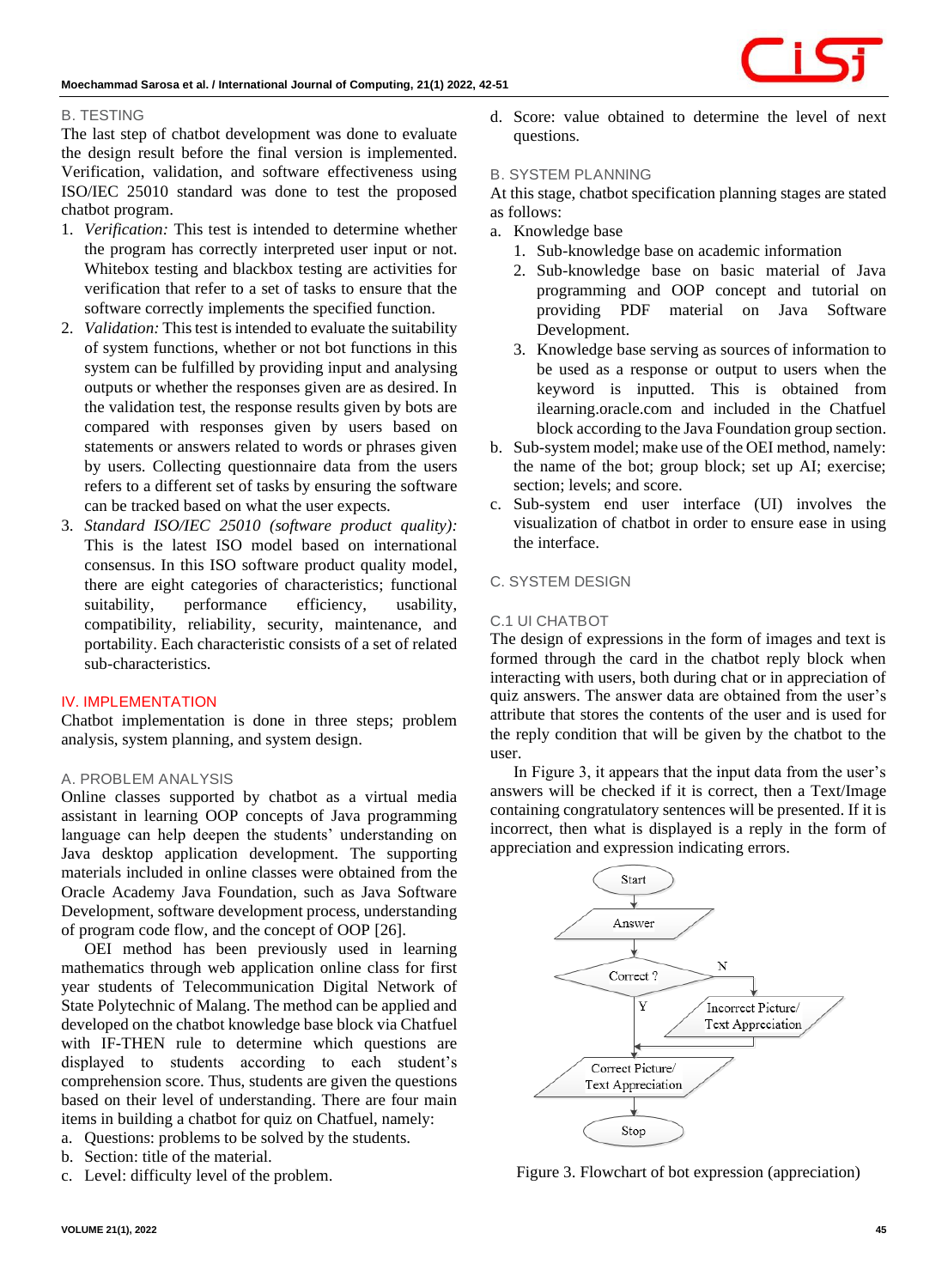

# *C.2 SEQUENCE DIAGRAM DESIGN*

At the beginning of making chatbot, admin visited the Chatfuel home page. Authentication or login is required before entering and setting up chatbots on Chatfuel. After Admin was authenticated and since the admin had created a chatbot before, in this case named Bombi, then Admin could immediately choose the corresponding chatbot and connect it to the Facebook Messenger Channel. After that the admin set "Automate" in chatbot which is a number of response blocks, and "Set Up AI" to set the key words to be installed in several blocks. Figure 4 shows the testing step on Facebook Messenger.

Figure 5 shows the user testing sequence diagram. The user initiates the interaction with chatbot by logging in to Facebook. In this stage, error message is shown if there is a mistake in inputting the account and password combination or the user is not registered yet. After the user can log in successfully, the user can start giving text input to Messenger, namely Bombi chatbot, which is already available when opening a URL link in Google Classroom or directly typing the URL address of the chatbot in the browser. After providing input, the user gets a response from the chatbot in accordance with the previously set keywords in the AI rule step in Chatfuel.



Figure 4. Diagram of chatbot building sequence on Chatfuel



Figure 5. Sequence diagram of user interaction with Chatbot

#### **V. RESULTS AND DISCUSSION**

#### *A. SOFTWARE REQUIREMENTS ANALYSIS*

Building a chatbot requires specified supporting applications that are adaptable to technological developments. Facebook is one of these applications because it has as an option for chatbot platform through its messaging application, named Messenger, and the recent inclusion of a separate URL. It is also effective because it is already widely used among students. Chatfuel is also the right option for bot builder because it works without encodings. This makes it easier and faster for developer to develop and implement an interaction when a chatbot is connected to the chat application. It has several block features that support IF-THEN program logic for implementing OEI method.

# *B. SOFTWARE MODELLING ANALYSIS*

The design was coded and built through the integration of Chatfuel and Facebook Messenger application [27]. This resulted in a chatbot that was ready to be tested and used through the use of appropriate hardware and software according to the requirement specifications.

Chatfuel provides an empty bot or a template type and integrates them into Facebook Messenger on the Facebook Page. Once connected, Chatfuel allows the Set up AI, Group and addition of Rule in its bot settings. The conversation scenario was added by the developer, i.e., keyword and bot reply i.e., response which can be either a text or a block that has been made before. The process of determining the response can be put up for trial on Facebook Messenger.

## *C. TESTING AND RESULTS*

To find out the quality of this program, several tests were carried out that represented the results of the analysis of the chatbot design requirements and its implementation of scenarios on learning. There were two types of testing process, verification and validation, including whitebox and blackbox testing, which is an activity for verification that refers to a set of tasks that ensures that the software correctly implements the specified function. The verification obtains user responses by using a questionnaire, which is an activity to validate a set of tasks by ensuring that the software is tracked based on what the user expect. Verification and validation activities can be carried out through a number of stages, namely:

1. Unit testing

Checking software development through chatbot flowchart on Chatfuel.

2. Integration testing

Blackbox testing is implemented in this stage.

3. Validation testing

Checking whether the conditions from user questionnaires are validated against chatbot.

4. Unit testing

Whitebox testing is done based on flow graph, shown in Figure 7 that refers to chatbot flowchart in Figure 6. Flow graph is an explanation of program flow that contains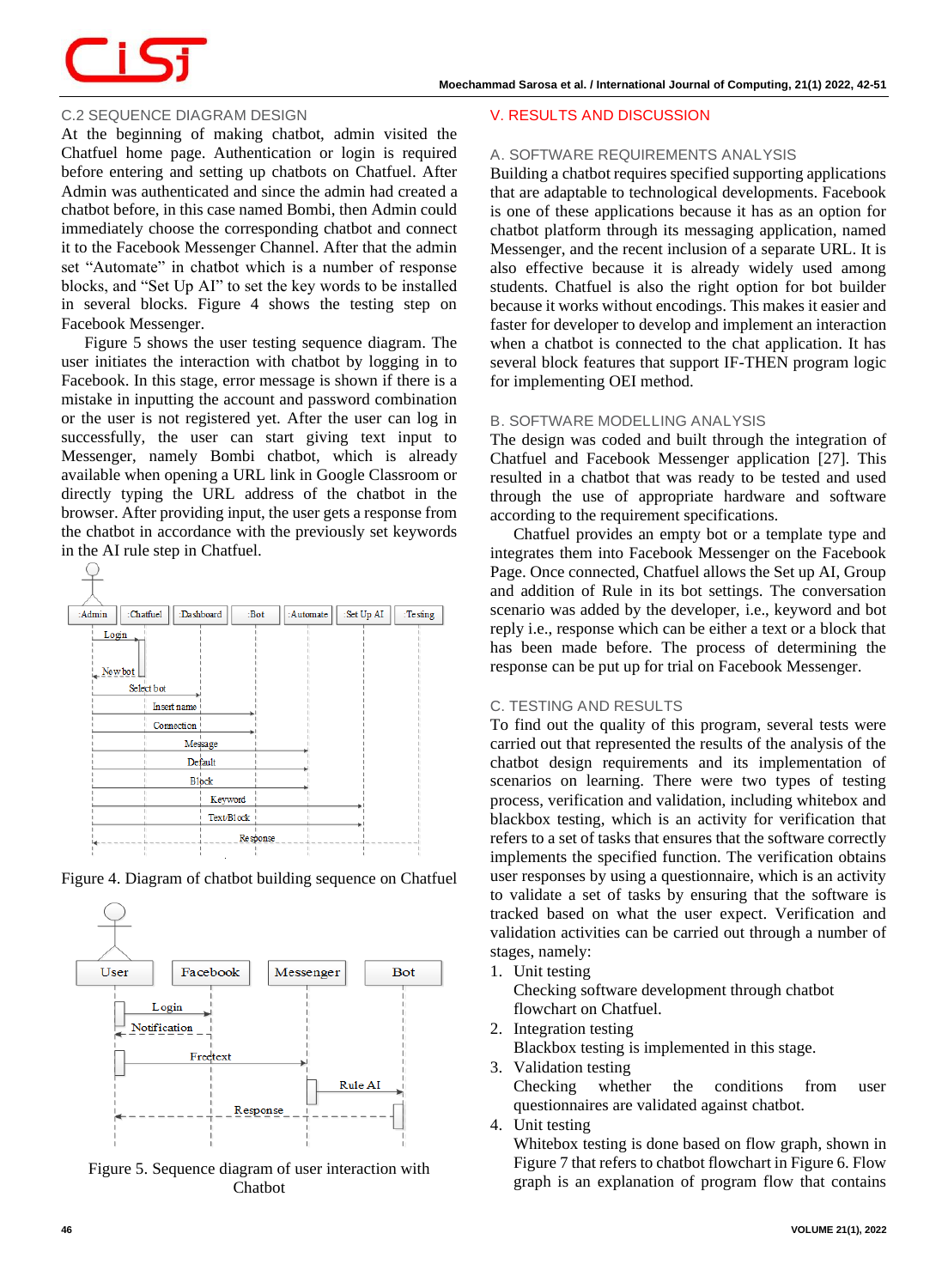

circles as nodes and arrows that describe the stages of program flow. The number of processes contained in the node can have one or more processes, i.e., the numbers in the node. The numbers in the nodes in flow graph indicate the stage number in the flowchart, and the edge of the flow graph illustrates the possible flow stages. There are 17 nodes, which are explained in Table 1 and 25 edges.



Figure 6. Flowchart of Chatbot operation procedures

Based on whitebox testing result, application could work properly as the proposed design.



Figure 7. Chatbot flow graph

**Table 1. Node explanation**

| N <sub>0</sub> | <b>Process</b>                                                        |
|----------------|-----------------------------------------------------------------------|
| 1              | <b>Start</b>                                                          |
| $\overline{c}$ | User accesses Google Classroom                                        |
| $\overline{3}$ | Classroom page loaded                                                 |
| $\overline{4}$ | User sign-in                                                          |
| 5              | User inputs email and password                                        |
| 6              | Is email and password combination correct?                            |
| 7              | If email and password are correct, user is redirected to<br>dashboard |
| 8              | User chooses OOP course in Classroom                                  |
| 9              | Facebook Messenger page loaded                                        |
| 10             | User sign-in                                                          |
| 11             | User input email and password                                         |
| 12             | Is email and password combination correct?                            |
| 13             | If correct, user starts interaction with chatbot                      |
| 14             | Chatbot greeting loaded                                               |
| 15             | User inputs keywords                                                  |
| 16             | Are keywords contain 'study'?                                         |
| 17             | If keywords contain 'study', then Java learning materials<br>loaded   |
| 18             | Chatbot presents Java learning material responses                     |
| 19             | Do keywords contain 'learning Java'?                                  |
| 20             | Does user input keyword 'quiz'?                                       |
| 21             | Quiz is presented                                                     |
| 22             | Questions are given using OEI method                                  |
| 23             | Does user input keyword 'quiz' again?                                 |
| 24             | Does user input keyword 'information'?                                |
| 25             | Process of chatbot presenting Java application learning<br>material   |
| 26             | Information on Java application learning material are given           |
| 27             | Does user input keyword 'information' again?                          |
| 28             | Finish                                                                |

## 5. Integration testing

Blackbox testing is a series of integration testing to determine the response of the program when tested and compared with the design. Test results show that all actions were done correctly, and thus it can be concluded that all functions can run well according to the design.

## 6. Validation testing

This test aims to get the validation of media and material experts and software engineering experts related to the level of eligibility of the chatbot as a learning media. Table 2 shows the test results from 20 experts. Five is the highest score and one is the lowest. The percentage is obtained by calculating the score divided by the highest score multiplied by 100%. The percentage obtained is 85.5%, which means it is 'very eligible' to be used as a learning medium.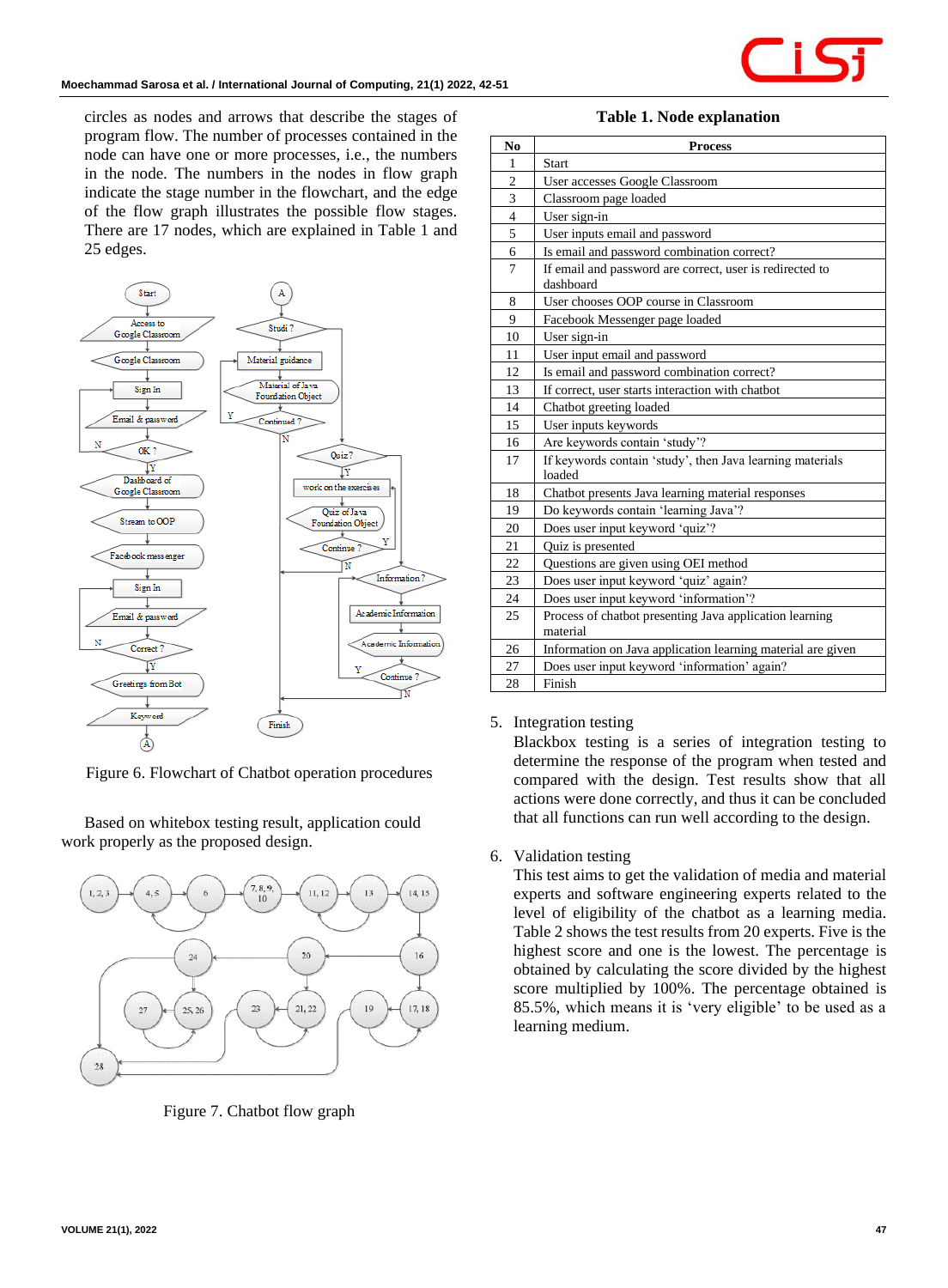| N <sub>0</sub> | <b>Statement</b>                                               | <b>Assessment level</b>   |                |                          |                |                |               |
|----------------|----------------------------------------------------------------|---------------------------|----------------|--------------------------|----------------|----------------|---------------|
|                |                                                                | 5                         | 4              | 3                        | $\overline{2}$ | 1              | $\frac{0}{0}$ |
| 1              | Facebook is the proper<br>chatbot channel                      |                           | 6              | $\overline{\mathcal{L}}$ | 5              |                | 71            |
| $\overline{c}$ | Font size is proper so that the<br>letters can be read clearly |                           | 9              |                          | 1              |                | 88            |
| 3              | Line spacing is appropriate                                    | $\mathfrak{D}$<br>7<br>11 |                |                          | 85             |                |               |
| $\overline{4}$ | Text colour is appropriate                                     | 8<br>11<br>1              |                |                          | 87             |                |               |
| 5              | 1<br>The background colour is<br>10<br>9<br>appropriate        |                           |                |                          | 89             |                |               |
| 6              | The background design is<br>appropriate                        | 10                        | 7              | 3                        |                |                | 87            |
| 7              | The combination of text and<br>background is appropriate       | 10                        | $\overline{7}$ | 3                        |                |                | 87            |
| 8              | Image placement position is<br>appropriate                     | 6                         | 12             | $\overline{c}$           |                |                | 84            |
| 9              | The image size is appropriate.                                 | 6                         | 12             | $\mathfrak{D}$           |                |                | 84            |
| 10             | The picture is clear                                           | 8                         | 12             |                          |                | $\overline{a}$ | 88            |
| 11             | Colour selection for the<br>button is appropriate              | 9                         | 9              | $\overline{c}$           |                |                | 87            |
| 12             | The size of the button is<br>appropriate                       |                           | 11             |                          |                |                | 89            |
| Average        |                                                                |                           |                |                          |                |                | 85.5          |

# **Table 2. Media expert test results**

#### **Table 3. Material expert testing**

| N <sub>0</sub> | Statement                                                                                                                | <b>Assessment level</b> |                      |                |                |      |               |
|----------------|--------------------------------------------------------------------------------------------------------------------------|-------------------------|----------------------|----------------|----------------|------|---------------|
|                |                                                                                                                          | 5                       | $\boldsymbol{4}$     | 3              | $\overline{2}$ | 1    | $\frac{0}{0}$ |
| 1              | Presents basic explanations<br>and rules of Java programming                                                             | 21                      | 12                   |                |                |      | 92            |
| $\overline{2}$ | Provides an explanation of the<br>OOP concept of inheritance                                                             | 23                      | 9<br>1               |                |                | 93   |               |
| 3              | Provides OOP concept about<br>polymorphism                                                                               | 20                      | $\overline{2}$<br>11 |                |                |      | 91            |
| $\overline{4}$ | Presents an explanation of the<br>OOP concept about<br>encapsulation                                                     | 21                      | 10                   | $\overline{2}$ |                |      | 92            |
| 5              | Presents an explanation of the<br>OOP concept about abstraction                                                          | 20                      | 11                   | 2              |                |      | 91            |
| 6              | Provides Java software<br>development course material                                                                    | 24                      | 8                    | 1              |                |      | 94            |
| 7              | Provides Java Software<br>Development - Course<br><b>Material Development Process</b>                                    | 22                      | 10                   | 1              |                |      | 93            |
| 8              | Provides Java Software<br>Development - Course<br>Material Program Running<br>Process                                    | 23                      | 8                    | $\overline{2}$ |                |      | 93            |
| 9              | Provides Java Software<br>Development – Introduction to<br><b>Object Oriented Programming</b><br>Concept course material | 22                      | 10                   | 1              |                |      | 93            |
| Average        |                                                                                                                          |                         |                      |                |                | 92.4 |               |

Material expert testing involved 33 respondents to test chatbot as learning media. Table 3 presents the results of the expert material test with the lowest value  $= 1$  and the highest value  $= 5$ , where the lowest total value  $= 4$  and the highest total value  $= 20$ . Thus, the average percentage is  $92.4\%$ , which means the program is 'very eligible' to be used as a learning medium.

Software engineering expert testing involving 28 respondents show results as illustrated in Table 8. Table 4 shows that the percentage obtained by the proposed chatbot is 96%, which means that the proposed program is very eligible to be implemented in supporting learning process.

## **Table 4. Software engineering expert testing**

| N <sub>0</sub> | <b>Action</b>                          | <b>Desired output</b>                                                                                          | Achieve-<br>ment |
|----------------|----------------------------------------|----------------------------------------------------------------------------------------------------------------|------------------|
| 1              | Navigation                             | Chatbot menu is well delivered                                                                                 | 100%             |
| 2              | Login                                  | Users can log in by following the<br>rules and directions                                                      | 100%             |
| 3              | Logout                                 | Users can log out and leave the<br>page                                                                        | 92.9%            |
| $\overline{4}$ | Input                                  | Conversation Users can type<br>conversation input according to<br>their function                               | 100%             |
| 5              | View course<br>material                | Users can read the programming<br>material presented by chatbot                                                | 96.4%            |
| 6              | Start quiz                             | Users can start Java foundation<br>quiz, starting from pre-test                                                | 100%             |
| 7              | Save<br>conversation                   | Chatbot can save conversation<br>input from users                                                              | 96.4%            |
| 8              | Save<br>consultation<br>history        | Chatbot can issue input from user                                                                              | 82.1%            |
| 9              | Greetings<br>and closing<br>statements | Chatbot can give users greetings<br>and opening greetings at the<br>beginning and closing of a<br>conversation | 96.4%            |
|                |                                        | Average                                                                                                        | 96%              |

#### 7. System testing

The chatbot test on the delivery of academic information and OOP programming course, especially on Java Foundation topic obtained results which were used to formulate the efficiency level analysis. There were six types of testing carried out in this phase.

- 1. *Functionality Suitability:* It was carried out to determine the feasibility of the chatbot system. Measurement results of eligibility level were collected from questionnaires. The results show that:
	- a. The media feasibility of chatbot is very good with it being installed on Facebook Messenger as the media which is easily operated by users, especially students.
	- b. The application feasibility of the chatbot can be seen from the highly rated user responses, that is, from the ease of obtaining information and quizzes since the chatbot is assisted with the navigation button as a response input option.
	- c. The material eligibility that is presented by chatbot is also very relevant to the OOP course. There are varieties of material that can be obtained by users, especially students, including the basics of Java programming, OOP concepts, and all sections of the Java Foundation. Students are greatly helped in accessing material easily via chatbot rather than Oracle Academy website.
- 2. *Performance efficiency:* Efficiency testing was carried out to determine the response time needed in accessing the pages in the application. An average time of four seconds was needed to open several application pages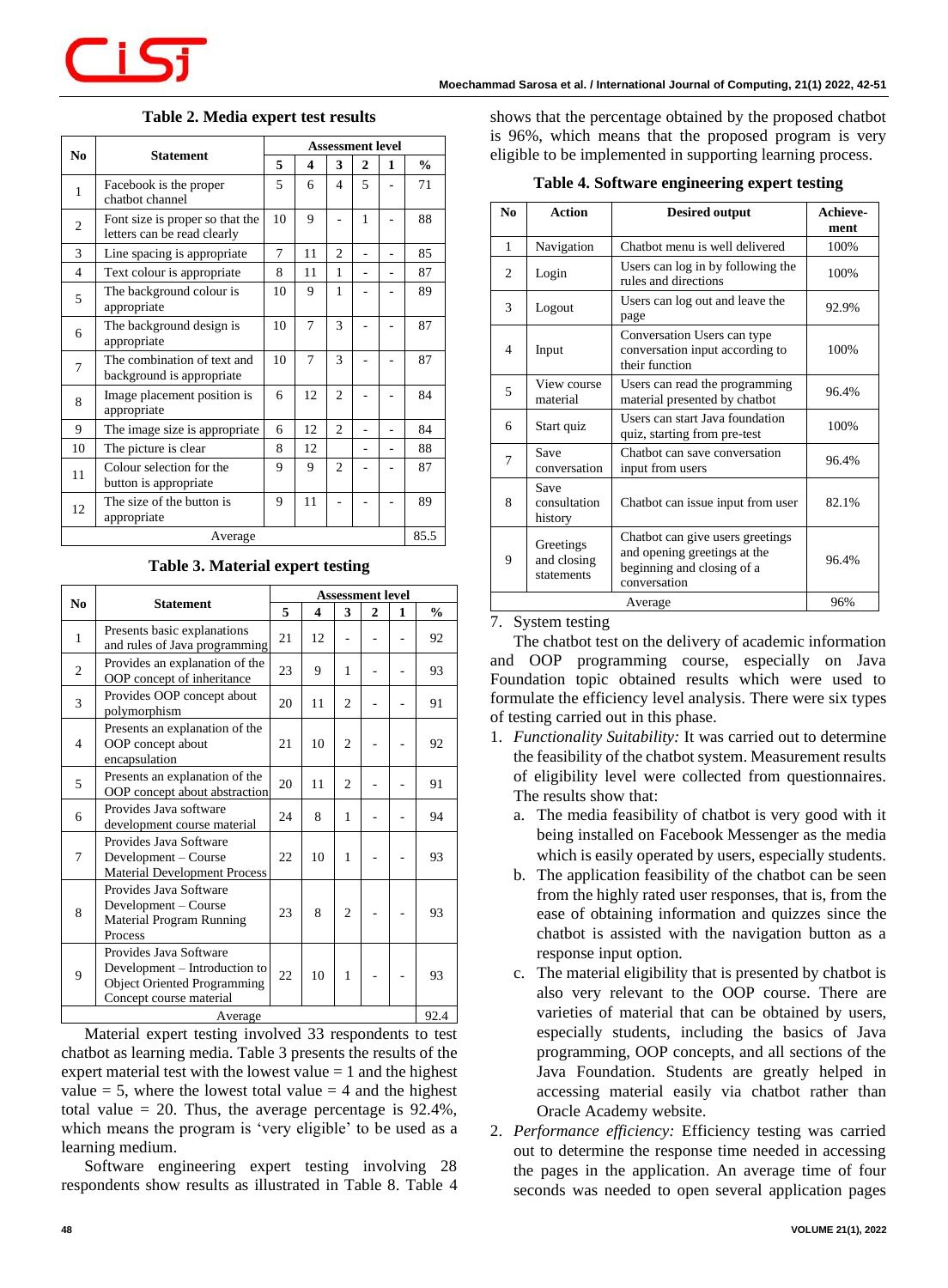that were required in learning OOP, including chatbot. Based on the statistics on time load, it was shown that not more than 35% of users patiently waited for the application to load if the loading time is more than five seconds. This is because users will be bored and move to access other pages. However, some pages could be opened in under five seconds, and the chatbot was very responsive in answering user input questions. Therefore, it can be concluded that users could intensely access the application and have conversation with chatbot.

- *3. Compatibility:* Compatibility refers to the extent to which the system can exchange information. From the results obtained, chatbot on Chatfuel was able to receive information from users and the system was able to send information requested by users. Furthermore, users were able to login with username and password input, type input conversations according to their functions, read programming material presented by chatbots, and start basic Java quizzes and the pre-test. While the system was able to display the Java foundation quiz, the chatbot successfully issued input from user, greeted users, and displayed greetings at the beginning and closing of a conversation.
- 4. *Usability:* It was carried out to determine the quality of chatbot conversation system in providing information and during delivering quizzes. The user interface was easily understood and used by students, as well as provided ease in understanding how to interact with the chatbot. Furthermore, the interface also allowed materials to be studied easily, both in terms of how to obtain information or course material, and the interaction operability with chatbot. Questionnaire results show that students could well interact with chatbot, which was evidently found from the high level of satisfaction on using chatbot as learning media. Even though the results of using quizzes employing OEI method were not too significant, chatbot could help teachers in distributing learning material to students, and students were enthusiastic when interacting with chatbots. Thus, students' interest in learning programming increased compared to the classical teaching model.
- 5. *Reliability:* Reliability testing was carried out to determine the reliability of chatbot in responding to several users at the same time. Chatfuel is equipped with an Analyse menu that provides information on users that are interacting with the chatbot. During testing, 873 users were asked to interact with chatbot and 97% of these users could be reached and responded to. The most sought after keywords was 'classroom', inputted from 127 users, followed by Java course material entries, with 'public' as the keyword with 97 input from users.
- 6. *Maintainability:* Maintainability testing was done to measure system maintenance, in this case, the creation and design of chatbot on Chatfuel. First, error handling testing with blackbox method happens when admin

provides an additional block with the name ID. The second is testing display consistency on additional AI Rules which ensures that keywords and response replies are filled. The third is a test that measures the ease of repair if errors are found. During block arrangements, notification in coloured numbers will be shown clearly in Group Block

7. *Portability:* Portability testing measures the ability of the application to be run on multiple browsers. The test was done by running the application on five different browsers at the same time and using a browser tester, all of which were successfully carried out without errors. The result was obtained with good connection on WiFi or data connection network and using the latest version of browser tester. However, it is highly recommended to use Google Chrome which comes from the same developer with Google Classroom.

This research developed a system model which allows student-users to interact and discuss problems related to Oracle Academy Java Foundation using Organizational Excercise Items (OEI) based on Chatbot. Chatbots that implement the OEI algorithm can assist self-learning so that students who thrive through independent learning can readily learn with the appropriate resources.

# **VI. CONCLUSION AND SUGGESTIONS**

Based on a series of tests and assessments conducted, it can be concluded that:

- 1. The design of Java learning chatbot in this OOP course can provide a good and fast conversational response for students, both at the initial presentation of the conversation to the Oracle Academy Java Foundation and during the Java Software Development topic quiz.
- 2. The application of knowledge blocks to present different levels of questions on chatbot can be built with Chatfuel as bot builder.
- 3. Chatbot channel platform can be installed on Facebook FanPage Messenger with the consideration that all students have an account and the assumption that the presentation of quiz items with OEI method matches the students' level of understanding. In other words, with the OEI method, teachers are helped because students can learn independently.
- 4. The analysis of chatbot achieved 100% accuracy in responding to the problem with OEI method.
- 5. From the analysis of ISO 25010 system testing, the chatbot has met the criteria of effectiveness in the following aspects; functionality suitability, usability, reliability, performance efficiency, maintainability, and portability, which all are the indicators of effectiveness in using chatbots in OOP learning. Thus, learning method that uses chatbot as a media to deliver course material and quizzes can help teachers in assisting students and provide interesting experiences for students in learning the materials.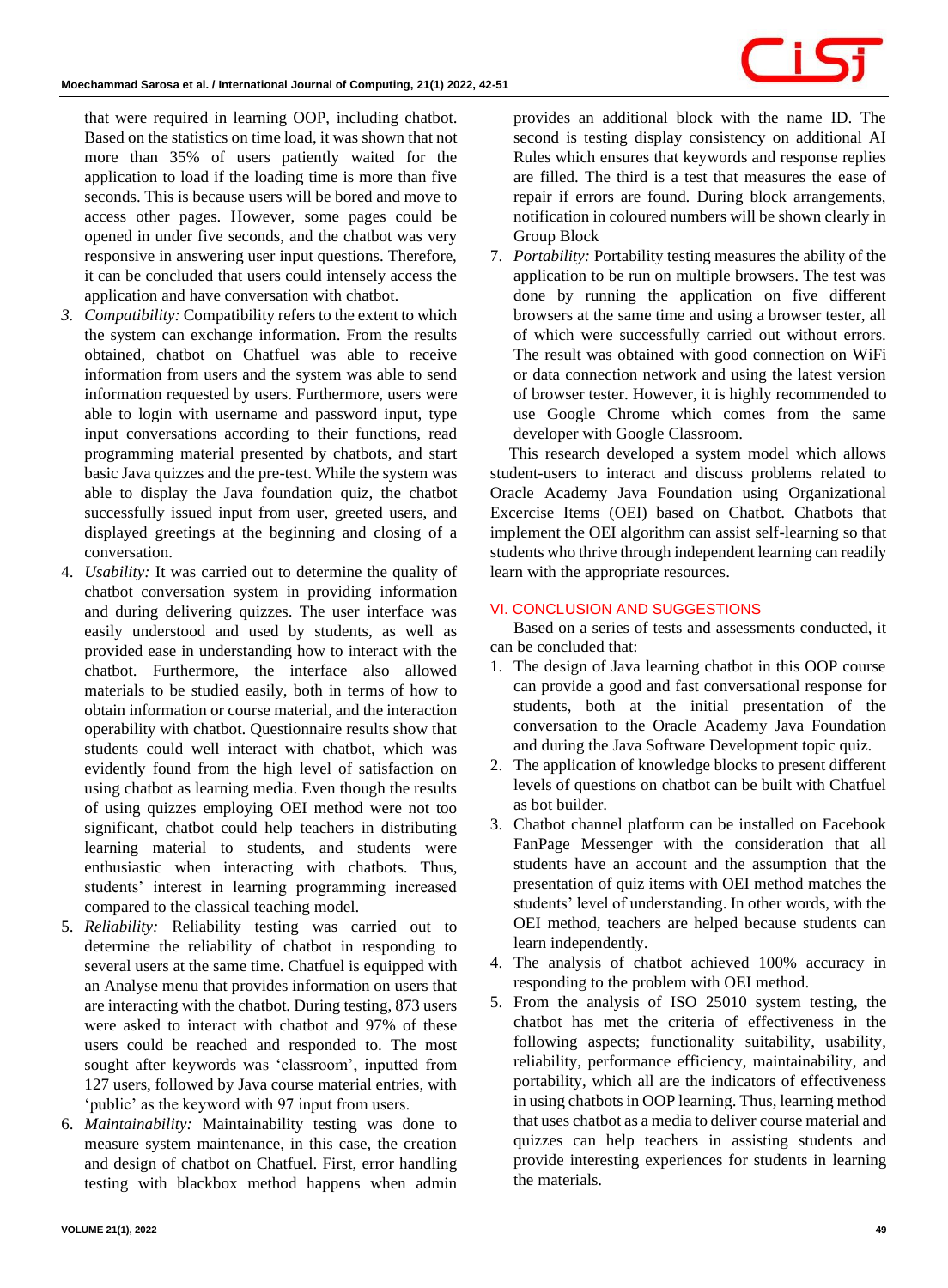It is suggested that further research uses a combination of keywords and more varied responses. The use of measuring values for each student answer and combining existing methods with several other methods to add synonyms of words and response answers with text and emotional icons on the database system is recommended in order to obtain better and interesting results. Chatbot implementation can be conducted on subjects other than OOP with content response data according to the material and using Chatfuel as bot builder.

## **References**

- [1] K. Palasundram, N. Sharef, N. Nasharuddin e K. Kasmiran, "Sequence to Sequence Model Performance for Education Chatbot," *International Journal of Emerging Technologies in Learning (iJET),*  vol. 14, n. 24, pp. 56-68, 2019. [https://doi.org/10.3991/ijet.v14i24.12187.](https://doi.org/10.3991/ijet.v14i24.12187)
- [2] J. Hill, W. Ford e I. Farreras, "Real conversations with artificial intelligence: A comparison between human–human online conversations and human–chatbot conversations," *Computers in Human Behavior,* vol. 49, n. 1, pp. 245-250, 2015. [https://doi.org/10.1016/j.chb.2015.02.026.](https://doi.org/10.1016/j.chb.2015.02.026)
- [3] B. Ranoliya, N. Raghuwanshi e S. Singh, "Chatbot for university related FAQs.," *Proceedings of the IEEE International Conference on Advances in Computing, Communications and Informatics (ICACCI)*, India, 2017, pp. 1525-1530. https://doi.org/10.1109/ICACCI.2017.8126057
- [4] R. Kincaid, F. Pollock, "Nicky: toward a virtual assistant for test and measurement instrument recommendations," *Proceedings of the 2017 IEEE 11th International Conference on Semantic Computing (ICSC)*, San Diego, CA, USA, 2017, pp. 196-203. [https://doi.org/10.1109/ICSC.2017.11.](https://doi.org/10.1109/ICSC.2017.11)
- [5] X. Zhu, "Teaching adaptability of object-oriented programming language curriculum," *International Education Studies,* vol. 5, no. 4, pp. 237-242, 2012[. https://doi.org/10.5539/ies.v5n4p237.](https://doi.org/10.5539/ies.v5n4p237)
- [6] S. Iftakhar, "Google classroom: what works and how?," *Journal of Education and Social Sciences,* vol. 3, no. 1, pp. 12-13, 2016.
- [7] R. Al-Maroof, M. Al-Emran, "Students acceptance of Google classroom: An exploratory study using PLS-SEM approach," *International Journal of Emerging Technologies in Learning (iJET),*  vol. 13, no. 6, pp. 112-123, 2018. [https://doi.org/10.3991/ijet.v13i06.8275.](https://doi.org/10.3991/ijet.v13i06.8275)
- [8] P. Athira, M. Sreeja, P. Reghuraj, "Architecture of an ontology-based domain specific natural language question answering system," *International Journal of Web & Semantic Technology (IJWesT),* vol. 4, no. 4, pp. 31-39, 2013[. https://doi.org/10.5121/ijwest.2013.4403.](https://doi.org/10.5121/ijwest.2013.4403)
- [9] M. Alencar, J. Netto, "Improving cooperation in virtual learning environments using multi-agent systems and AIML," *Proceedings of the 2011 IEEE Frontiers in Education Conference (FIE)*, 2011, pp. F4C 1-6[. https://doi.org/10.1109/FIE.2011.6143025.](https://doi.org/10.1109/FIE.2011.6143025)
- [10] M. Sarosa, M. Junus, M. Hoesny, Z. Sari, "Classification technique of interviewer-bot result using Naïve Bayes and phrase reinforcement algorithms," *International Journal of Emerging Technologies in Learning (iJET),* vol. 13, no. 2, pp. 33-47, 2018. [https://doi.org/10.3991/ijet.v13i02.7173.](https://doi.org/10.3991/ijet.v13i02.7173)
- [11] M. Morales, J. Gonzales, R. Juarez, "Emotional dialogue in a virtual tutor for educational software," *Research in Computing Science,* vol. 56, no. 1, pp. 19-27, 2012[. https://doi.org/10.13053/rcs-56-1-2.](https://doi.org/10.13053/rcs-56-1-2)
- [12] A. Khanna, B. Pandey, K. Vashishta, K. Kalia, B. Pradeepkumar, T. Das, "A study of today's AI through chatbots and rediscovery of machine intelligence," *International Journal of u-and e-Service, Science and Technology,* vol. 8, no. 7, pp. 277-284, 2015. [https://doi.org/10.14257/ijunesst.2015.8.7.28.](https://doi.org/10.14257/ijunesst.2015.8.7.28)
- [13] Y. Hosanee, S. Panchoo, "An enhanced software tool to aid novices in learning object oriented," *Proceedings of the International Conference on Computing, Communication and Security (ICCCS*

*2015)*, Pamplemousses, Mauritius, 2015, pp. 1-7. [https://doi.org/10.1109/CCCS.2015.7374197.](https://doi.org/10.1109/CCCS.2015.7374197)

- [14] F. Clarizia, F. Colace, M. Lombardi, F. Pascale, "Chatbot: An education support system for student," *Proceedings of the International Symposium on Cyberspace Safety and Security*, Springer, Cham., 2018, pp. 291-302[. https://doi.org/10.1007/978-3-](https://doi.org/10.1007/978-3-030-01689-0_23) [030-01689-0\\_23.](https://doi.org/10.1007/978-3-030-01689-0_23)
- [15] B. Shawar, "A chatbot as a natural web interface to Arabic web QA," *International Journal of Emerging Technologies in Learning (iJET),*  vol. 6, no. 1, pp. 37-43, 2011[. https://doi.org/10.3991/ijet.v6i1.1502.](https://doi.org/10.3991/ijet.v6i1.1502)
- [16] S. Abdul-Kader, J. Woods, "Survey on chatbot design techniques in speech conversation systems," *International Journal of Advanced Computer Science and Applications (IJACSA),* vol. 6, no. 7, pp. 72- 80, 2015[. https://doi.org/10.14569/IJACSA.2015.060712.](https://doi.org/10.14569/IJACSA.2015.060712)
- [17] D. Madhu, N. Jain, E. Sebastian, S. Shaji, "A novel approach for medical assistance using trained chatbot," *Proceedings of the International Conference on Inventive Communication and Computational Technologies (ICICCT 2017)*, Coimbatore, India, 2017, pp. 243-246[. https://doi.org/10.1109/ICICCT.2017.7975195.](https://doi.org/10.1109/ICICCT.2017.7975195)
- [18] X. Luo, S. Tong, Z. Fang, Z. Qu, "Frontiers: Machines vs. humans: The impact of artificial intelligence chatbot disclosure on customer purchases," *Marketing Science,* vol. 38, no. 6, pp. 937-947, 2019. [https://doi.org/10.1287/mksc.2019.1192.](https://doi.org/10.1287/mksc.2019.1192)
- [19] A. Shaikh, D. More, R. Puttoo, S. Shrivastav, "A survey paper on chatbots," *International Research Journal of Engineering and Technology (IRJET),* vol. 6, no. 4, pp. 1786-1789, 2019.
- [20] K. Widjajanti, M. Sarosa, M. Kusumawardhani, "Organizing exercise items in mathematics learning," *International Journal of Science and Research (IJSR),* vol. 4, no. 5, pp. 2162-2167, 2015.
- [21] D. Vukovic, I. Dujlovic, "Facebook messenger bots and their application for business," *Proceedings of the 24th Telecommunications Forum TELFOR*, Belgrade, Serbia., 2016, pp. 1-4[. https://doi.org/10.1109/TELFOR.2016.7818926.](https://doi.org/10.1109/TELFOR.2016.7818926)
- [22] S. Sangpradid, I. Aroonsri, ThawatchaiKulkeaw, "Design personal chatbot for customer service case study: Sound indy shop," *International Journal of Innovation Engineering and Science Research,* vol. 5, no. 1, pp. 15-19, 2020.
- [23] Chatfuel. [Online]. Available at: https://chatfuel.com/. [Consultato il giorno 16 August 2021].
- [24] KARAKURI. [Online]. Available at: https://karakuri.ai/. [Consultato il giorno 16 August 2021].
- [25] R. Hoyle, S. Das, A. Kapadia, A. Lee, K. Vaniea, "Was my message read? Privacy and signaling on Facebook messenger," *Proceedings of the 2017 CHI Conference on Human Factors in Computing Systems*, Denver Colorado USA, 2017, pp. 3838-3842. [https://doi.org/10.1145/3025453.3025925.](https://doi.org/10.1145/3025453.3025925)
- [26] G. Molnár, Z. Szüts, "The role of chatbots in formal education," *Proceedings of the 16th IEEE International Symposium on Intelligent Systems and Informatics (SISY)*, Subotica, Serbia, 2018, pp. 000197- 000202[. https://doi.org/10.1109/SISY.2018.8524609.](https://doi.org/10.1109/SISY.2018.8524609)
- [27] A. Patil, K. Marimuthu, N. Rao, Niranchana, "Comparative study of cloud platforms to develop a chatbot," *International Journal of Engineering & Technology,* vol. 6, no. 3, pp. 57-61, 2017. [https://doi.org/10.14419/ijet.v6i3.7628.](https://doi.org/10.14419/ijet.v6i3.7628)
- [28] P. Sweta, D. Lende, M. Raghuwanshi, "Question answering system on education acts using NLP techniques," *Proceedings of the IEEE World Conference on Futuristic Trends in Research and Innovation for Social Welfare (Startup Conclave)*, Coimbatore, India, 2016, pp. 1-6.
- [29] M. Wijaya, M. Sarosa, H. Tolle, "Rancang bangun chatbot pembelajaran Java Pada Google classroom dan Facebook messenger," *Jurnal Teknologi Informasi dan Ilmu Komputer (JTIIK),*  vol. 5, no. 3, pp. 287-296, 2018. (in Indonesian) [https://doi.org/10.25126/jtiik.201853837.](https://doi.org/10.25126/jtiik.201853837)
- [30] P. Smutny, P. Schreiberova, "Chatbots for learning: A review of educational chatbots for the Facebook Messenger," *Computers &*